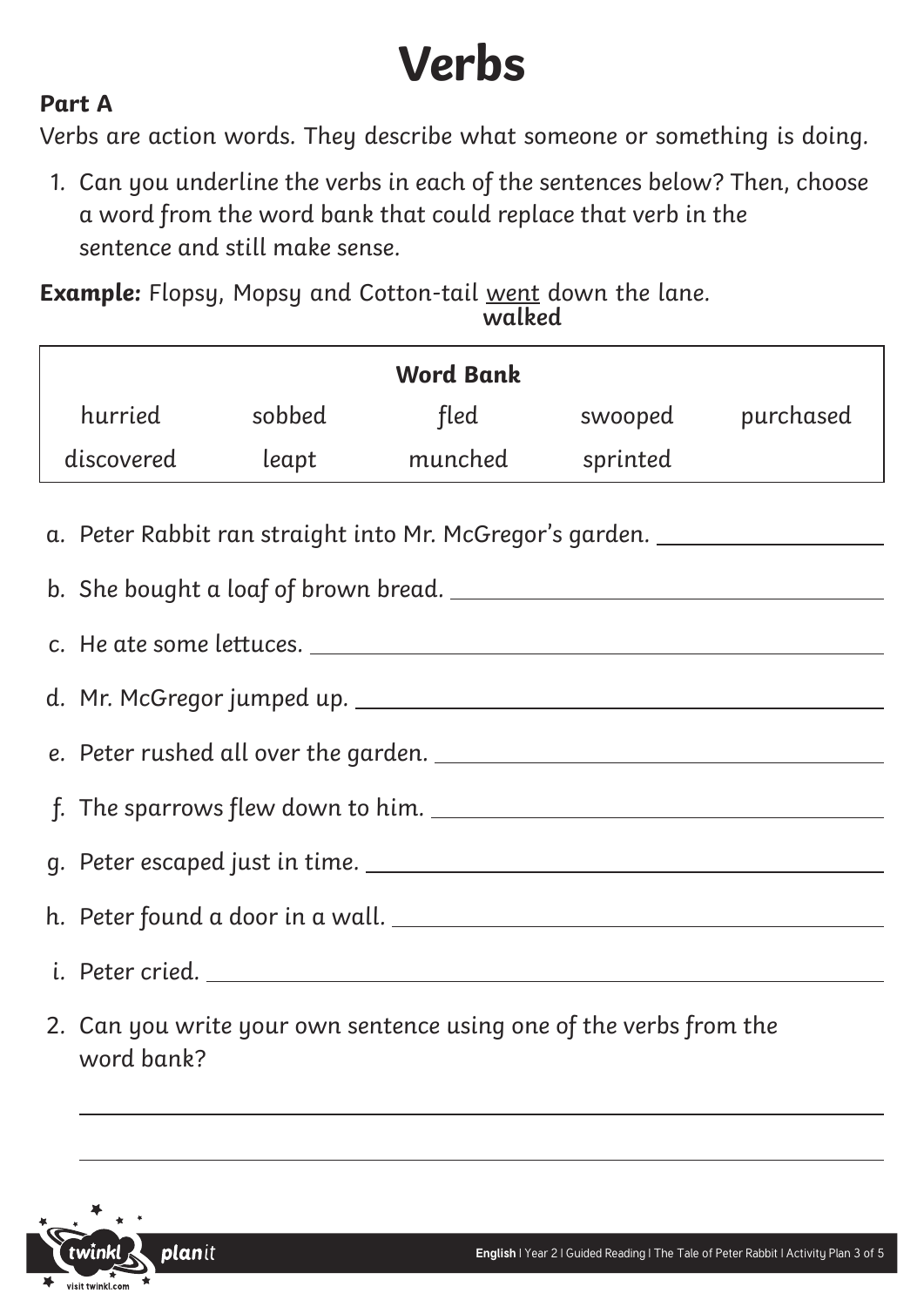## **Verbs**

## **Part B**

Verbs are action words. They describe what someone or something is doing.

Example: Peter **scurried** towards the radish plants in the garden.

Can you write a paragraph (some sentences) about what Peter did in the garden? Try to use as many interesting verbs as you can. You can make your writing true to 'The Tale of Peter Rabbit' or you can make up some other things that Peter did in the garden.

You can use the verbs in the word bank to help you, or choose your own.

| <b>Word Bank</b> |              |         |           |           |  |  |  |  |
|------------------|--------------|---------|-----------|-----------|--|--|--|--|
| intended         | arrived      | pounced | whispered | gobbled   |  |  |  |  |
| peeked           | noticed      | climbed | ruined    | scampered |  |  |  |  |
| skipped          | stretched    | glared  | wrestled  | scratched |  |  |  |  |
| grasped          | eavesdropped |         |           |           |  |  |  |  |

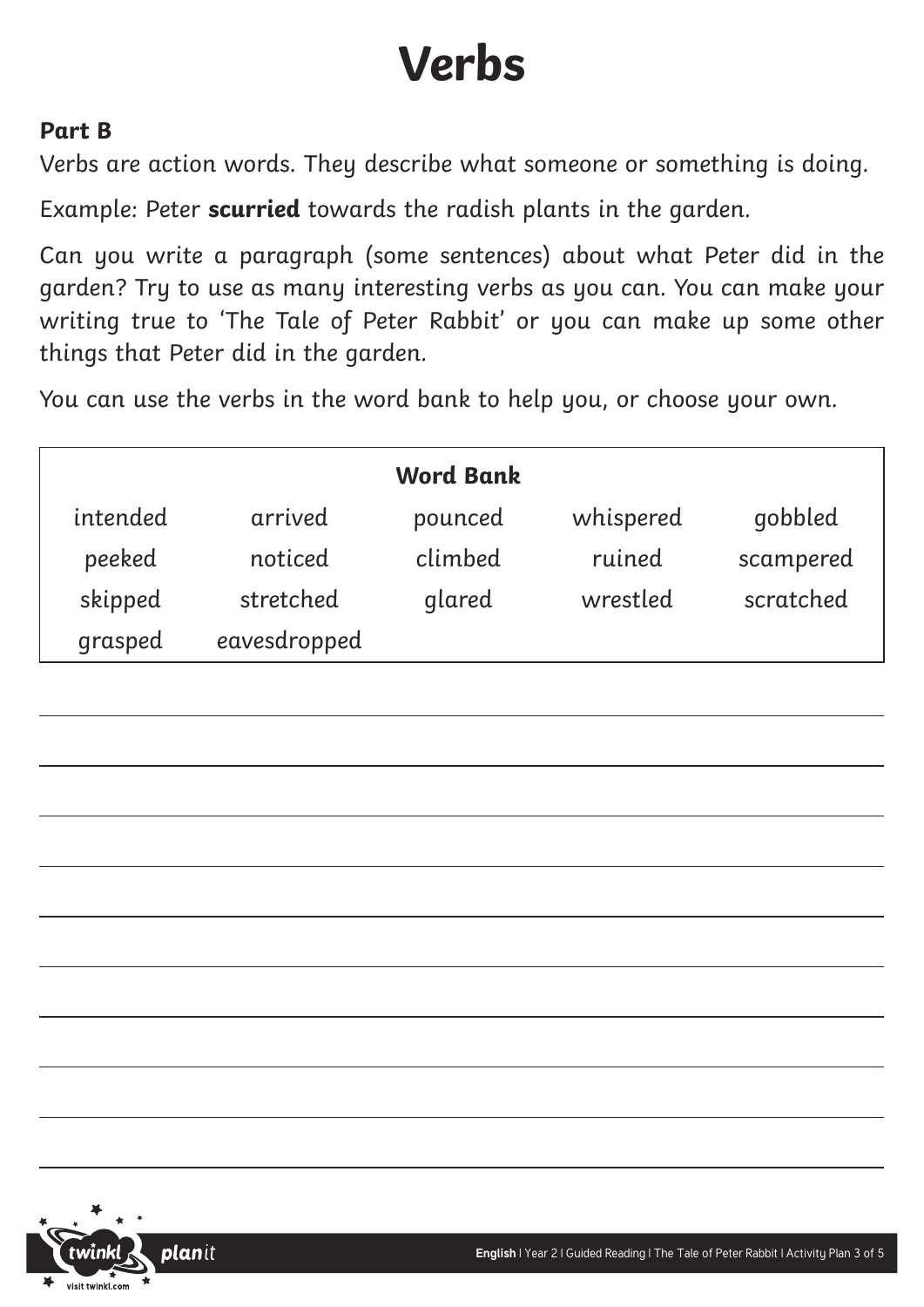## **Challenge Task**

Can you replace any of the verbs in your sentences with different verbs, while keeping the meaning the same? Rewrite the sentences below.

planit visit twinkl.com